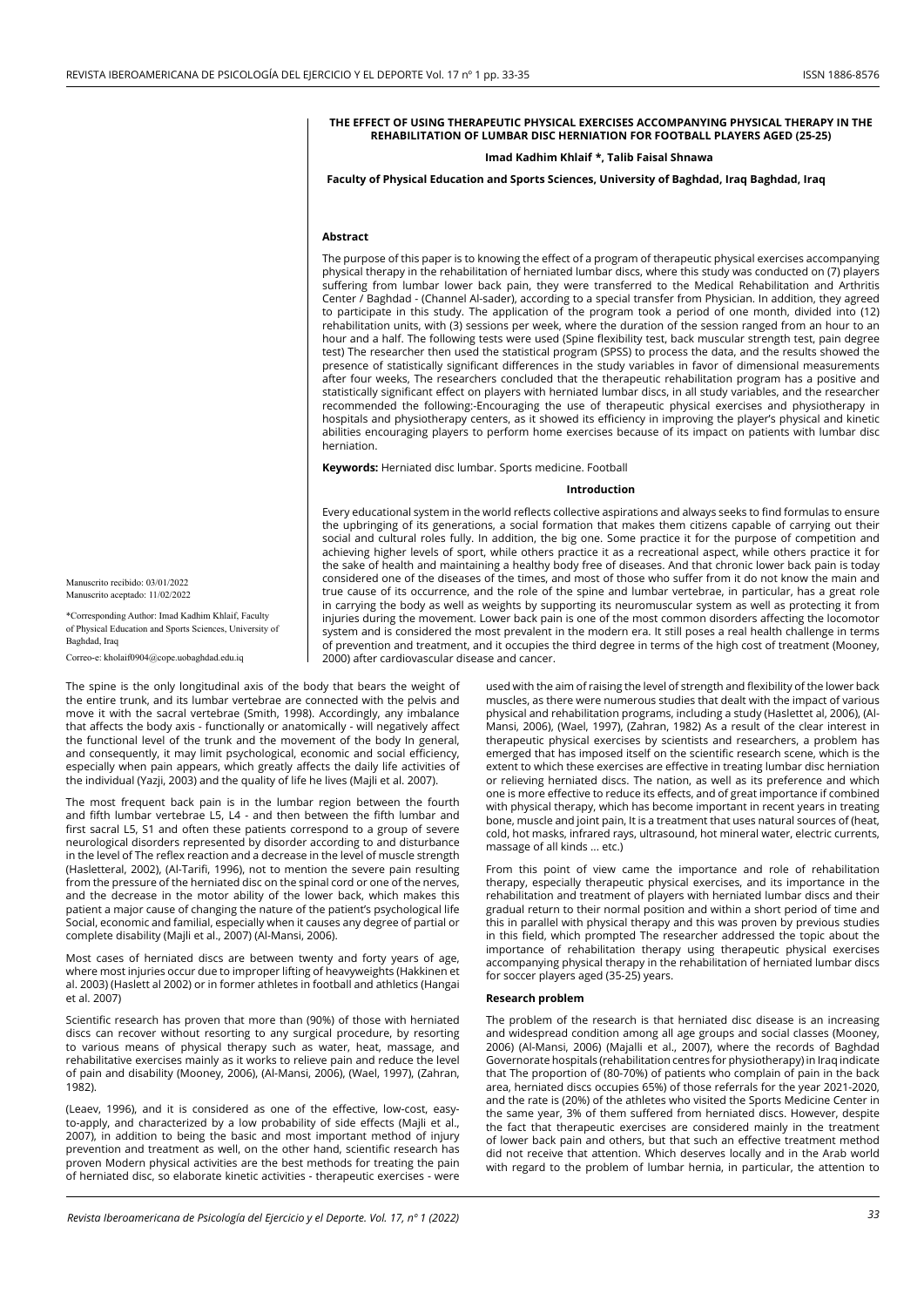this problem in Iraq and the Arab world is still limited and almost confined to surgery to a very large extent or treatment with thermal devices only, and the researcher was briefed on the treatment programs used in orthopedic and nerve clinics And in the physical therapy units of the Iraqi Ministry of Health, in addition to the Arab research, which is few and rare, which study the effect of therapeutic exercises on hernia patients. Therefore, the researchers decided to study the role of therapeutic physical exercises in the treatment of lumbar hernia, in order to alleviate the resulting pain in the lower back to be of help to the affected individuals and to help researchers benefit from its results. Lumbar hernia. Gradually returning to normal and within a short period, in parallel with physical therapy.

### **Research objective**

Preparing a rehabilitation program that includes therapeutic physical exercises in parallel with physical therapy to relieve lumbar hernia pain among the research sample.

Identifying the effect of rehabilitation exercises and physical therapy in strengthening the muscle groups in the lumbar region and increasing the flexibility of the trunk of the research sample.

## **Research hypothesis**

The rehabilitation program has a positive effect in the process of relieving the pain of herniated lumbar discs in the research sample.

There are statistically significant differences between the pre-tests and the post-tests in the sample in favor of the results of the post-tests.

# **Research fields**

Human field: A group of football players with herniated disc lumbar aged (35-25) years.

Time field: (26/8/2021) to (28/10/2021)

Spatial field: Medical Rehabilitation Center and Joint Diseases / Baghdad – (Channel Al-sader)

## **Research methodology and field procedures**

### **Research Methodology**

The researcher used the experimental method by designing an equal experimental group with a pre and post-test.

## **Community and sample research**

The research community consists of former football-injured players who suffer from a lack of flexibility and muscle strength in the lower back region and at the age of (35-25) years. The sample in an intentional manner numbered (15) injured, the exploratory experiment was conducted on a number (2) of the injured and they were excluded from the experiment, and (6) of the injured were excluded for not attending the experiment and the sample on which the experiment was conducted consisted of (7) injured, which Represents (60%) of the research community of (15) infected.

## **Devices and instruments used to measure physical variables such as**

- A device (Gemometer) to measure the flexibility of the spine.
- A device to measure the back muscles strength (BMS)
- Pain score (PS) test

# **The devices and tools used in the rehabilitation program are**

- Rehabilitation hall.
- A hall for physical therapy sessions.

In addition, therapeutic exercises (medical balls small and large stick - wall ladder - weights starting from half a kilo, whether dumbbells or installed on the leg).

## **Tests used in the research**

# **Torso flexion test from a standing position (Hassanin, 1995, pg. 346)**

- Purpose: to measure the flexibility of the spine.
- Necessary tools:
- **1.** A scale (ruler) 50 cm long.
- **2.** Flat table bearing the weight of the laboratory.
- Performance description:
- **1.** Fixing the ruler on the edge of the table, as the middle of the

measurement is at the top of the table edge and the other half is at the bottom of the edge, (the researcher used a ruler from the top to 50 cm to fit the level of injury in the sample).

**2.** The point (zero) is in the plane of the edge of the table, and the deviations of the degrees that lie in the upper half (minus) and those in the lower half (positive).

Recording: Recording the distance to the point reached by the fingertips.

## **Testing the muscle strength of the back using a dynamometer (Hassanin, 1996, p. 275)**

Purpose: To measure the strength of the back muscles.

Necessary tools: a dynamometer to measure the strength of the back muscles.

Performance description: The tester stands on the base of the device, bent forward as much as possible, with the two legs meeting straight, then the laboratory maintains the protrusion of his chest forward, then grabs the handle from both ends and tries to pull it up to the side of the scapula.

Recording: Recording the device reading in kilograms.

### **Degree of pain sensation test**

In determining the degree of pain sensation, the researchers relied on the treating physician who examines the patient and determines the duration of the degree of pain in the affected area, ranging from zero to ten degrees, which is a very high pain sensation (Appendix 1).

# **Application of the qualifying program**

The researchers built therapeutic physical exercises for patients with lower back pain (lumbar herniated disc in the lumbar region at the level of L4-S1, L5- L5) and it was presented to a group of specialized arbitrators.

The implementation of the qualifying program took only four weeks, and the application of one training session took an hour, three times a week. The qualifying exercises consisted of two stages, and each stage included the following:

First stage: It lasted for one week, then the use of physical therapy for a period of (15 min) aimed to get rid of tension and muscle pain, and widening blood vessels by increasing the secretion of histamine, which in turn works to increase metabolic activity in addition to the mechanical effect through the difference in pressure in tissues.

**Second phase:** It lasted for three weeks and included the use of therapeutic physical exercises, which focused on strengthening the abdominal and back muscles and the flexibility of the spine, which leads to raising the level of functional performance of the muscles the duration of the session was estimated between an hour and an hour and a half, three days a week, in addition to the continuity of performing therapeutic exercises at home (the days without exercises).

**Pre- tests:** After all the preparations, the researcher conducted the tests with the help of the assistant team on the research sample on Sunday 6/9/2021 at four o'clock in the afternoon.

**Post-tests:** After all the preparations, the researcher conducted the tests with the help of the assistant team on the research sample on Thursday 8/10/2021 at exactly four o'clock in the afternoon and under the same conditions as the tribal tests.

**Statistical methods**: The search data was processed through the Statistical Package for the Social Sciences (SPSS).

Table (1) shows the differences between the pre and post measurements of the study group in the measurements of the flexibility of the spine, as indicated by the arithmetic averages, standard deviations and the value of (t)

Table (2) shows the differences between the pre and post measurements of the study group in the seasonal back strength measurements, as indicated by the arithmetic averages, standard deviation and (t) value.

Table (3) shows the differences between the pre and post measurements of the study group in the measurements of pain ratio, as indicated by the arithmetic means, standard deviations, and (t) value.

## **Discuss the results:**

Through Table (1), it is clear that there are significant differences in the measurement of the flexibility of the spine. The researcher attributes the reason for the appearance of this difference in the flexibility variable to the effect of therapeutic physical exercises accompanying physical therapy on the